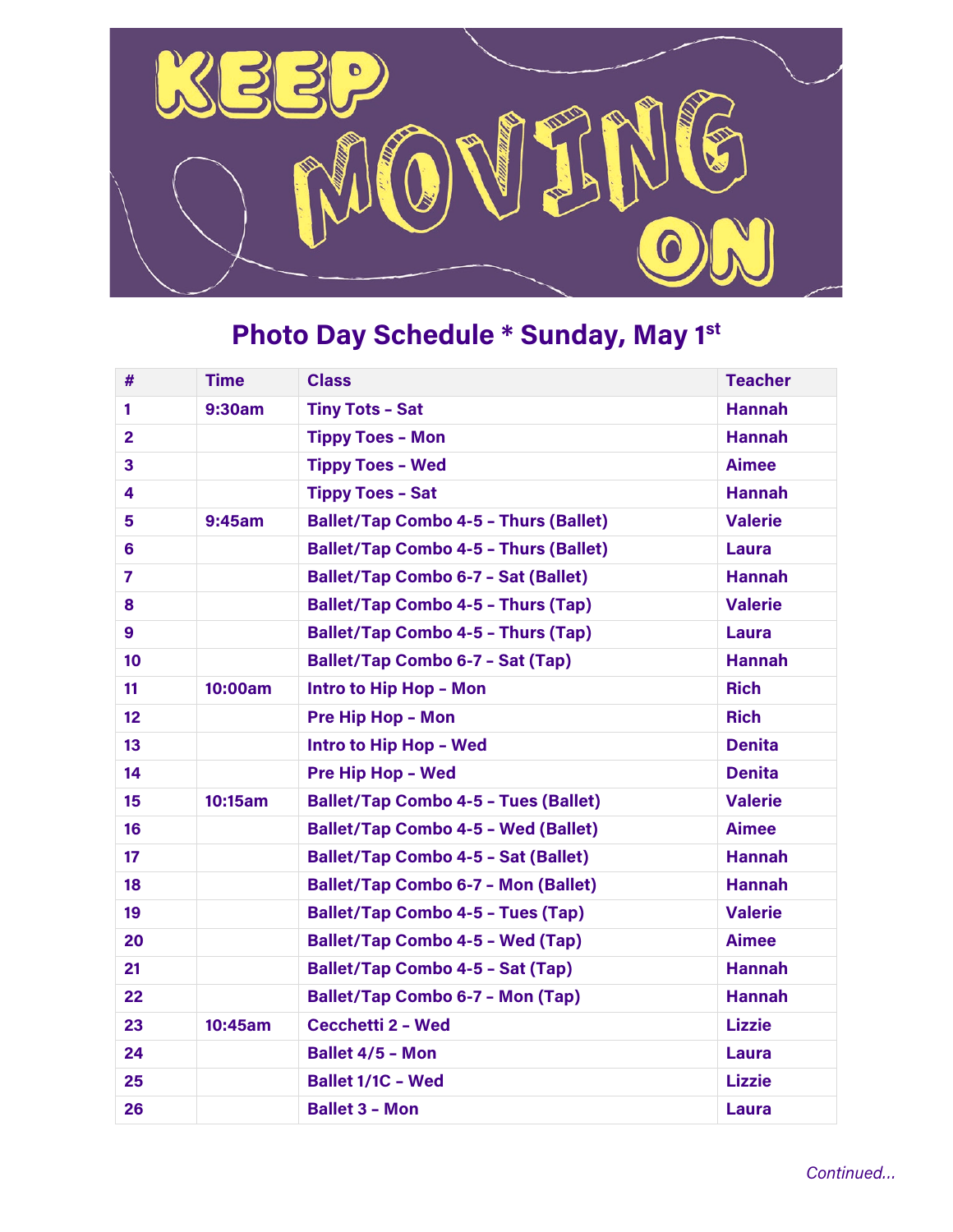## **Photo Day Schedule \* Page 2 of 3**

| #  | <b>Time</b> | <b>Class</b>              | <b>Teacher</b>  |
|----|-------------|---------------------------|-----------------|
| 27 | 11:00am     | <b>Ballet 2 - Wed</b>     | <b>Lizzie</b>   |
| 28 |             | <b>Ballet 2C - Mon</b>    | <b>Hannah</b>   |
| 29 |             | <b>Ballet 4 - Tues</b>    | Amy             |
| 30 |             | <b>Ballet 5 - Tues</b>    | Amy             |
| 31 |             | <b>Ballet 3C - Thurs</b>  | Laura           |
| 32 | 11:15am     | Jazz 1/1C - Thurs         | <b>Aimee</b>    |
| 33 |             | Jazz 2 - Mon              | <b>Hannah</b>   |
| 34 |             | Jazz 2C - Tues            | <b>Valerie</b>  |
| 35 |             | Jazz 3/3C - Tues          | <b>Valerie</b>  |
| 36 | 11:30am     | Jazz 4 - Tues             | <b>Valerie</b>  |
| 37 |             | Jazz 5 - Thurs            | <b>Laura</b>    |
| 38 |             | <b>Lyrical 2/3 - Tues</b> | <b>Julianna</b> |
| 39 |             | <b>Modern 1 - Tues</b>    | <b>Jenna</b>    |
| 40 |             | <b>Modern 2 - Tues</b>    | <b>Julianna</b> |
| 41 | 11:45am     | <b>Modern 3 - Tues</b>    | <b>Julianna</b> |
| 42 |             | Modern 3 - Wed            | <b>Ashley</b>   |
| 43 |             | Modern 4 - Wed            | <b>Ashley</b>   |
| 44 |             | Modern 5 - Wed            | <b>Ashley</b>   |
| 45 | 12:00pm     | <b>Hip Hop 1 - Mon</b>    | <b>Rich</b>     |
| 46 |             | <b>Hip Hop 1 - Wed</b>    | <b>Denita</b>   |
| 47 |             | <b>Hip Hop 2 - Mon</b>    | <b>Rich</b>     |
| 48 |             | <b>Hip Hop 3 - Mon</b>    | <b>Rich</b>     |
| 49 | 12:15pm     | Tap 1/2 - Thurs           | <b>Aimee</b>    |
| 50 |             | Tap 3/4 - Tues            | <b>Jenna</b>    |
| 51 |             | Tap 5 - Wed               | <b>Jenna</b>    |
| 52 |             | Down w/ Hip Hop - Wed     | <b>Denita</b>   |
|    | 12:30-      | <b>LUNCH BREAK</b>        |                 |